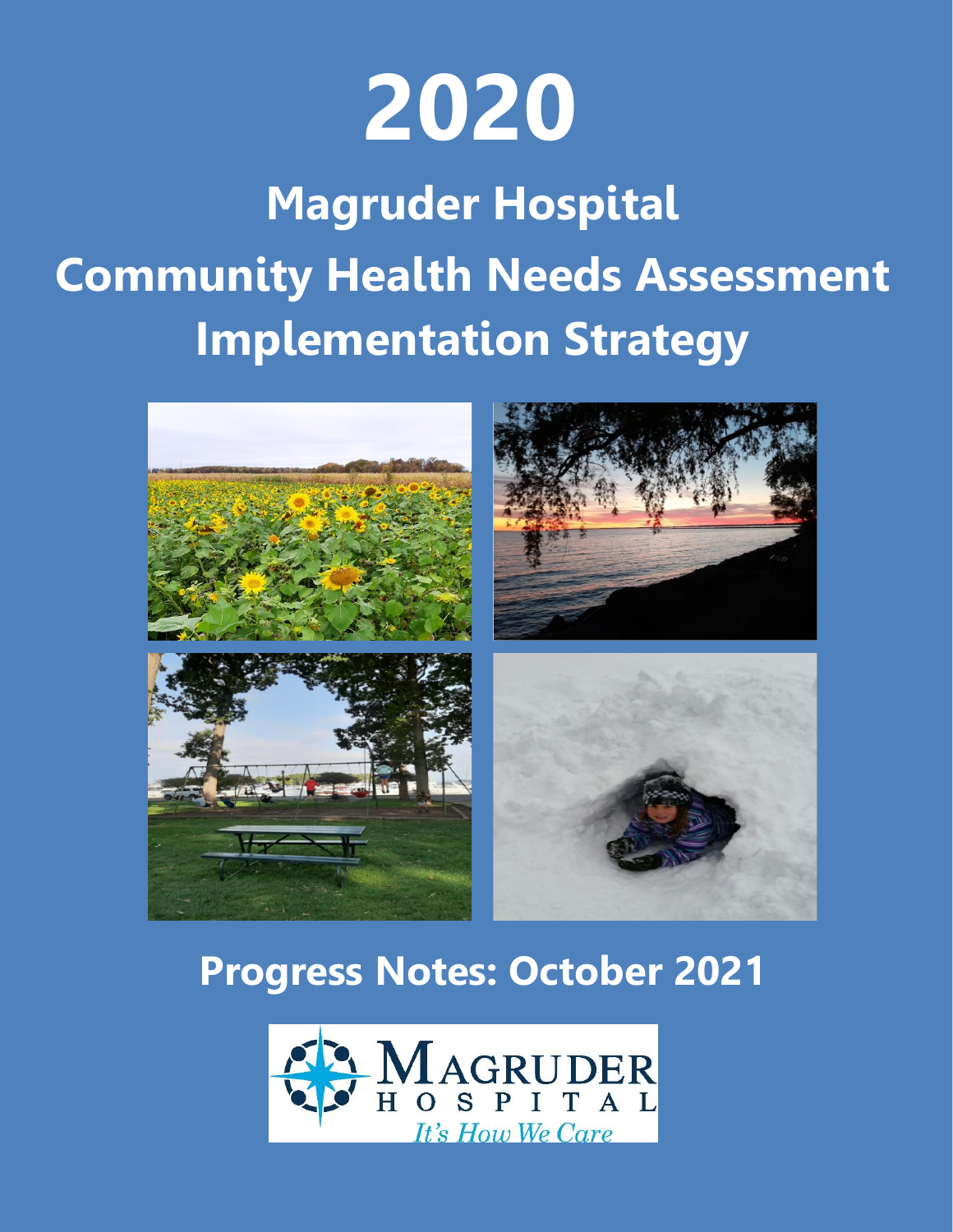### **Priority Topic: Mental Health and Addiction**

| <b>Priority Topic: Mental Health and Addiction</b>                                                                                                                                             |                                                |                     |                                                                                                                                                                                                                             |  |  |
|------------------------------------------------------------------------------------------------------------------------------------------------------------------------------------------------|------------------------------------------------|---------------------|-----------------------------------------------------------------------------------------------------------------------------------------------------------------------------------------------------------------------------|--|--|
|                                                                                                                                                                                                | Strategy 1: Mental health education            |                     |                                                                                                                                                                                                                             |  |  |
| <b>Action Step</b>                                                                                                                                                                             | Person/<br><b>Agency</b><br><b>Responsible</b> | <b>Timeline</b>     | <b>Progress</b>                                                                                                                                                                                                             |  |  |
| Year 1: Obtain baseline data on the number of<br>mental health trainings and education available to<br>Magruder Hospital clinicians and staff.                                                 |                                                |                     | October 2021: In reviewing our annual education, there<br>are generally no mental health offerings. We have<br>reached out to two mental health providers in Ottawa<br>County and they are both willing to provide whatever |  |  |
| Identify gaps in existing programs and determine<br>training needs (ex: Crisis Intervention Training,<br>Mental Health First Aid, Question Persuade and Refer<br>[QPR], trauma informed care). |                                                | November<br>1, 2021 | mental health education we care to have. We are<br>currently developing a list of topics that would best<br>serve our staff and patients.                                                                                   |  |  |
| Partner with community agencies, such as the Mental<br>Health and Recovery Board to assist with training<br>opportunities.                                                                     |                                                |                     |                                                                                                                                                                                                                             |  |  |
| Year 2: Continue efforts of year 1.                                                                                                                                                            | Magruder Hospital                              |                     |                                                                                                                                                                                                                             |  |  |
| Market available trainings to hospital staff. Explore<br>incentive options for participation.                                                                                                  |                                                | November            |                                                                                                                                                                                                                             |  |  |
| Increase number of mental health training and<br>education available to Magruder staff by 25% from<br>baseline.                                                                                |                                                | 1, 2022             |                                                                                                                                                                                                                             |  |  |
| Year 3: Continue efforts of year 2.                                                                                                                                                            |                                                |                     |                                                                                                                                                                                                                             |  |  |
| Increase number of mental health training and<br>education available to Magruder staff by 50% from<br>baseline.                                                                                |                                                | November<br>1, 2023 |                                                                                                                                                                                                                             |  |  |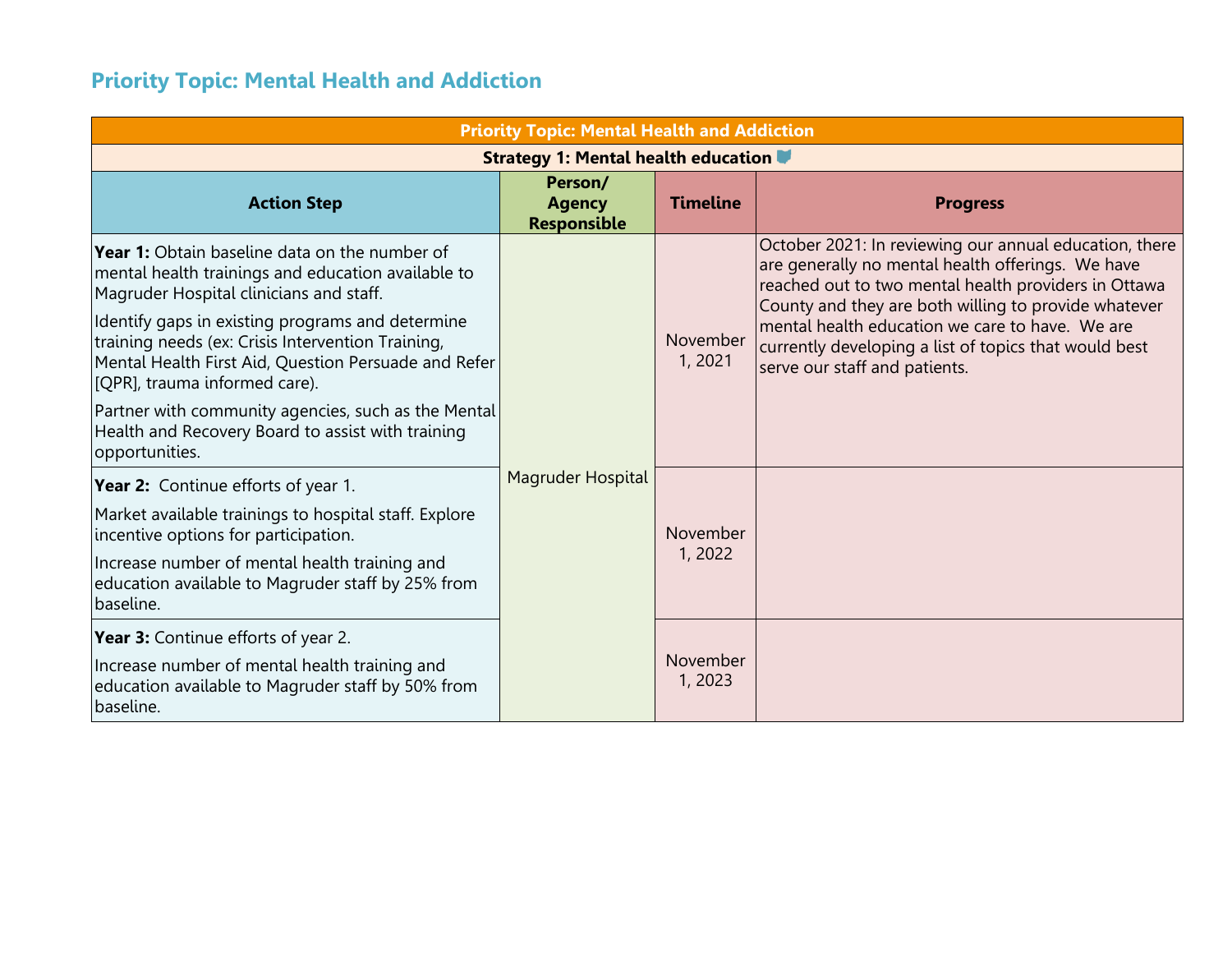| <b>Priority Topic: Mental Health and Addiction</b>                                                                                                                                                                                                                                    |                                                                 |                    |                                                                                                                                                                                                                                                                                                                                                                                                                                                                                                                                                                                                                                                                                                                                                                                                                                                                                                                                                                                                                                                  |  |
|---------------------------------------------------------------------------------------------------------------------------------------------------------------------------------------------------------------------------------------------------------------------------------------|-----------------------------------------------------------------|--------------------|--------------------------------------------------------------------------------------------------------------------------------------------------------------------------------------------------------------------------------------------------------------------------------------------------------------------------------------------------------------------------------------------------------------------------------------------------------------------------------------------------------------------------------------------------------------------------------------------------------------------------------------------------------------------------------------------------------------------------------------------------------------------------------------------------------------------------------------------------------------------------------------------------------------------------------------------------------------------------------------------------------------------------------------------------|--|
|                                                                                                                                                                                                                                                                                       | <b>Strategy 2: Increase safe disposal of prescription drugs</b> |                    |                                                                                                                                                                                                                                                                                                                                                                                                                                                                                                                                                                                                                                                                                                                                                                                                                                                                                                                                                                                                                                                  |  |
| <b>Action Step</b>                                                                                                                                                                                                                                                                    | Person/<br><b>Agency</b><br>Responsible                         | <b>Timeline</b>    | <b>Progress</b>                                                                                                                                                                                                                                                                                                                                                                                                                                                                                                                                                                                                                                                                                                                                                                                                                                                                                                                                                                                                                                  |  |
| Year 1: Gather baseline data on the number of local<br>practitioners and pharmacies providing information<br>on prescription drug abuse and collection locations.                                                                                                                     | Magruder Hospital                                               | November<br>1,2021 | October 2021: In the Fall of 2020, we re-introduced the<br>medication take back flyer for Ottawa County with the<br>7 locations where people can drop off meds. The flyers<br>were hung in the hospital and in the physician offices,<br>distributed to members of the Council of Health &<br>Social Concerns, and printed in the Senior Resources<br>County newsletter. The total weight of drug box<br>collections throughout the County in October 2021 was<br>293.6 lbs. The weight from 2020 was 319.54 lbs.<br>Discussion was had at the Drug Free Collaborative<br>meeting in October 2021 that there are sometimes<br>issues with the collection process and boxes at the<br>various locations. They would like to see the county<br>move toward the individual disposal bags such as the<br>Deterra Drug Deactivation System. The mental health<br>board, Magruder and other agencies will collaborate on<br>acquiring the bags and contact Senior Resources,<br>pharmacies and physician offices etc. to make those<br>bags available. |  |
| Year 2: Increase the number of local practitioners<br>and pharmacies providing information on<br>prescription drug abuse and collection locations by<br>25%.<br>Promote the use of dissolvable prescription bags<br>(i.e., Deterra) and provide education regarding safe<br>disposal. |                                                                 | November<br>1,2022 |                                                                                                                                                                                                                                                                                                                                                                                                                                                                                                                                                                                                                                                                                                                                                                                                                                                                                                                                                                                                                                                  |  |
| Year 3: Continue efforts of years 1 and 2.                                                                                                                                                                                                                                            |                                                                 | November<br>1,2023 |                                                                                                                                                                                                                                                                                                                                                                                                                                                                                                                                                                                                                                                                                                                                                                                                                                                                                                                                                                                                                                                  |  |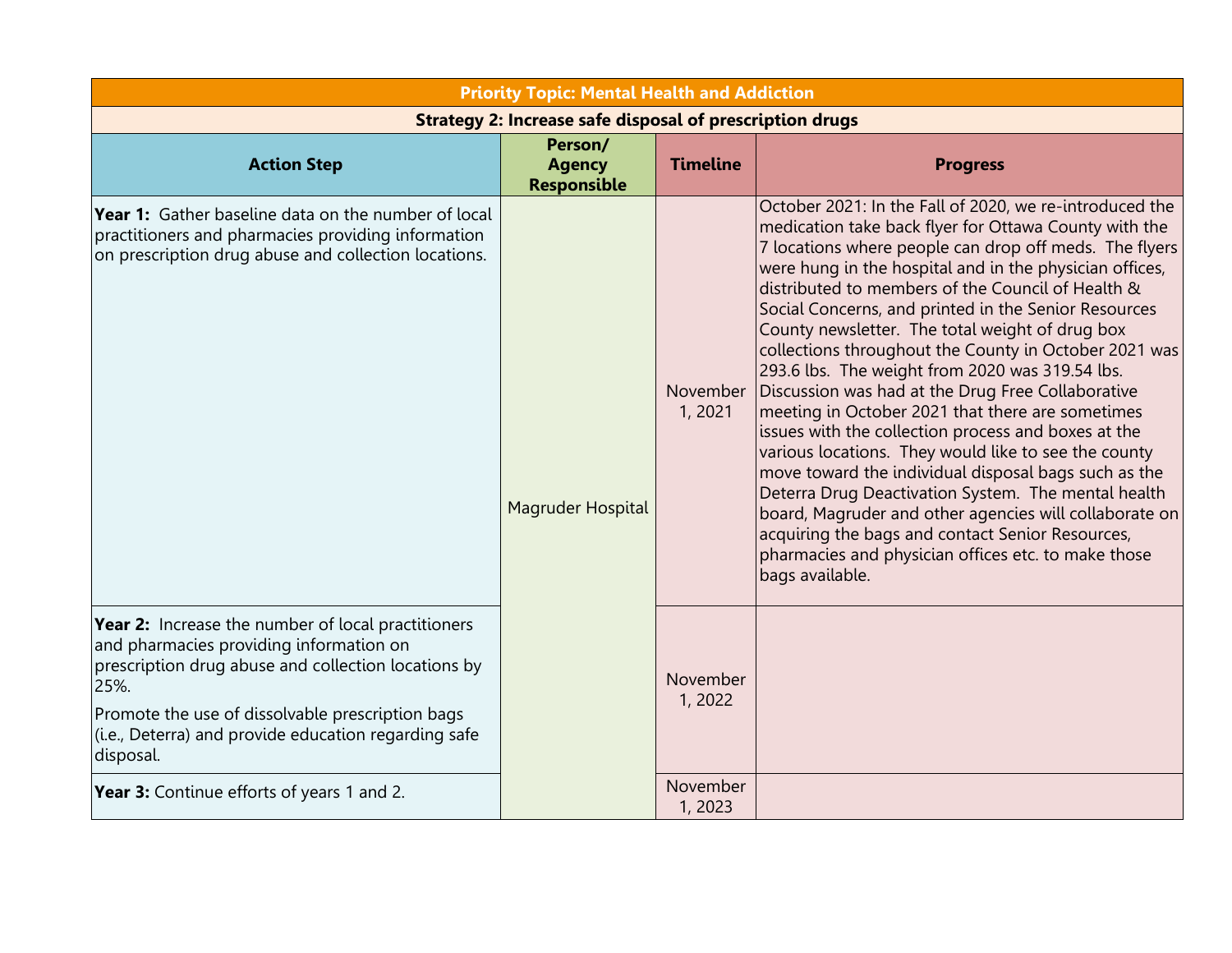| Increase the number of local practitioners and   |  |  |
|--------------------------------------------------|--|--|
| pharmacies providing information on prescription |  |  |
| drug abuse and collection locations by 50%.      |  |  |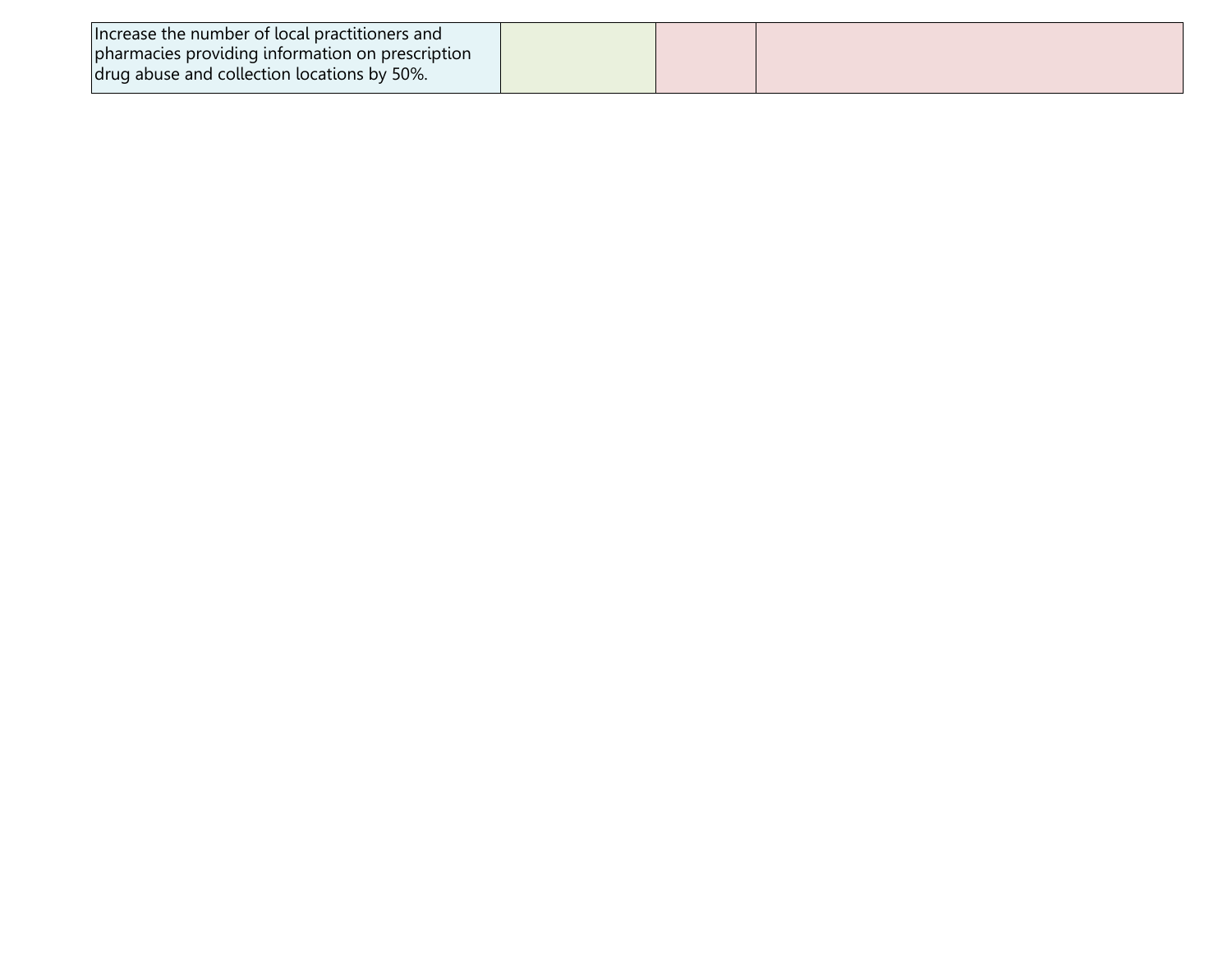| <b>Priority Topic: Mental Health and Addiction</b>                                                                                                                                                                                                                                                                                                                                                                                                                                                                                                                                                                                                                                          |                                                                                                  |                    |                                                                                                                                                                                                                                                                                                                                                                                                                                                                                                                                   |  |  |
|---------------------------------------------------------------------------------------------------------------------------------------------------------------------------------------------------------------------------------------------------------------------------------------------------------------------------------------------------------------------------------------------------------------------------------------------------------------------------------------------------------------------------------------------------------------------------------------------------------------------------------------------------------------------------------------------|--------------------------------------------------------------------------------------------------|--------------------|-----------------------------------------------------------------------------------------------------------------------------------------------------------------------------------------------------------------------------------------------------------------------------------------------------------------------------------------------------------------------------------------------------------------------------------------------------------------------------------------------------------------------------------|--|--|
|                                                                                                                                                                                                                                                                                                                                                                                                                                                                                                                                                                                                                                                                                             | Strategy 3: Support and enhance mentoring and socialization programs within Ottawa County        |                    |                                                                                                                                                                                                                                                                                                                                                                                                                                                                                                                                   |  |  |
| <b>Action Step</b>                                                                                                                                                                                                                                                                                                                                                                                                                                                                                                                                                                                                                                                                          | Person/<br><b>Agency</b><br><b>Responsible</b>                                                   | <b>Timeline</b>    | <b>Progress</b>                                                                                                                                                                                                                                                                                                                                                                                                                                                                                                                   |  |  |
| Year 1: Work with local organizations to determine<br>the baseline number of mentoring and socialization<br>programs in Ottawa County.<br>Work with local organizations to perform a gap<br>analysis regarding current programming and the<br>need/interest for additional programming.                                                                                                                                                                                                                                                                                                                                                                                                     |                                                                                                  | November<br>1,2021 | October 2021: An informal survey of members of the<br>Council of Health & Social Concerns revealed that<br>there are youth initiatives aimed at mentoring and<br>socialization through the Juvenile Court, Ticket to<br>Success, 4H, Scouting, various mental health agency<br>prevention programs and TNT Mentoring. These<br>organizations are part of the health and social<br>concerns group and regularly collaborate to develop<br>youth initiatives as well as to promote them in the<br>communities around Ottawa County. |  |  |
| Year 2: Research and determine feasibility of<br>community initiatives to engage residents. For<br>example:<br>Compiling and promoting low cost activities<br>$\bullet$<br>within the county (ex: hospital sponsored youth<br>engagement events)<br>MyHello (a loneliness intervention that increases<br>social connectedness and reach people who are<br>alone and facing stress and anxiety)<br>Mentoring programs (ex: Ottawa County Family<br>Advocacy - TNT Mentoring Program to support<br>one-to-one relationships between adult role<br>models and youth facing personal, social, and<br>academic challenges)<br>Support and/or enhance current or additional<br>programming needs. | Magruder Hospital<br><b>Family Advocacy</b><br>Center<br><b>Local School</b><br><b>Districts</b> | November<br>1,2022 |                                                                                                                                                                                                                                                                                                                                                                                                                                                                                                                                   |  |  |
| Year 3: Continue efforts from years 1 and 2.                                                                                                                                                                                                                                                                                                                                                                                                                                                                                                                                                                                                                                                |                                                                                                  | November<br>1,2023 |                                                                                                                                                                                                                                                                                                                                                                                                                                                                                                                                   |  |  |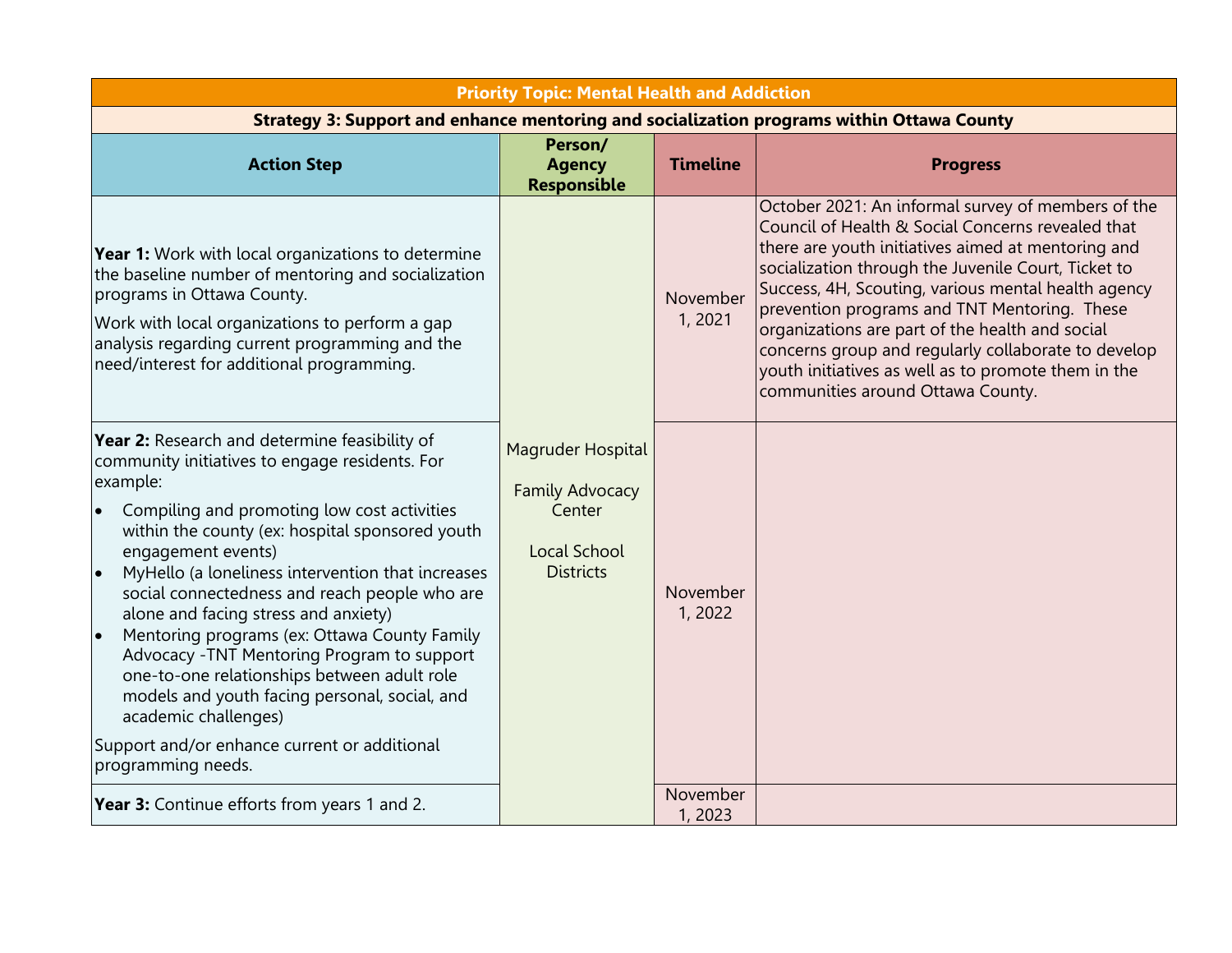#### **Priority Factor: Chronic Disease**

| <b>Priority Topic: Chronic Disease</b>                                                                                                                                                                                                                                                                                                                                                                                                                                                                                                    |                                                    |                     |                                                                                                                                                                                                                                                                                                                                                                                                                                                                                                                                                                                                                                                                                                                                                                                                                                                                                                                                                                                                                                                                                                                                                                                                                                                                                                                                                   |
|-------------------------------------------------------------------------------------------------------------------------------------------------------------------------------------------------------------------------------------------------------------------------------------------------------------------------------------------------------------------------------------------------------------------------------------------------------------------------------------------------------------------------------------------|----------------------------------------------------|---------------------|---------------------------------------------------------------------------------------------------------------------------------------------------------------------------------------------------------------------------------------------------------------------------------------------------------------------------------------------------------------------------------------------------------------------------------------------------------------------------------------------------------------------------------------------------------------------------------------------------------------------------------------------------------------------------------------------------------------------------------------------------------------------------------------------------------------------------------------------------------------------------------------------------------------------------------------------------------------------------------------------------------------------------------------------------------------------------------------------------------------------------------------------------------------------------------------------------------------------------------------------------------------------------------------------------------------------------------------------------|
|                                                                                                                                                                                                                                                                                                                                                                                                                                                                                                                                           | Strategy 1: Implement healthy food initiatives ■ √ |                     |                                                                                                                                                                                                                                                                                                                                                                                                                                                                                                                                                                                                                                                                                                                                                                                                                                                                                                                                                                                                                                                                                                                                                                                                                                                                                                                                                   |
| <b>Action Step</b>                                                                                                                                                                                                                                                                                                                                                                                                                                                                                                                        | Person/<br><b>Agency</b><br><b>Responsible</b>     | <b>Timeline</b>     | <b>Progress</b>                                                                                                                                                                                                                                                                                                                                                                                                                                                                                                                                                                                                                                                                                                                                                                                                                                                                                                                                                                                                                                                                                                                                                                                                                                                                                                                                   |
| Year 1: Obtain baseline data regarding which<br>cities, towns, school districts, churches, and<br>organizations currently have community gardens<br>and/or farmers markets and which local food<br>pantries have fresh produce available.<br>Create and distribute a map of all available<br>farmers markets, community gardens, and food<br>pantries in Ottawa County. Update the map on an<br>annual basis.<br>Assist additional organizations in applying for<br>grants to obtain funding for a community garden<br>or farmers market. | Magruder Hospital                                  | November 1,<br>2021 | October 2021: In reaching out to a variety of agencies<br>and schools etc., there are several community gardens<br>that exist within a certain area or population (one at a<br>church, one through the school). There is a<br>community garden in Port Clinton where individuals<br>can rent a plot of space to garden. The Family<br>Advocacy Center started a new community garden on<br>the west end of Port Clinton. Magruder staff helped in<br>the development phase as well as with regular<br>watering of the garden. The produce was shared with<br>FAC clients and individuals in the neighborhood<br>nearby. One of the food pantries in Ottawa County is<br>eligible to get fruits and vegetables through the food<br>bank, but the produce they receive is sporadic. The<br>pay-it-forward restaurant in Port Clinton has an area<br>out front accessible to anyone where individuals with<br>gardens can bring in fruits and vegetables to share<br>with those in need. Each year Ottawa County Senior<br>Resources distributes farmers market coupons to<br>seniors in Ottawa County. Through a grant by the<br>Ottawa County Community Foundation, Magruder<br>purchased \$1,000 in farmers market coupons from<br>markets around Ottawa County and distributed them<br>at 2 community wellness events in May and August<br>2021. |
| Year 2: Continue efforts of year 1.<br>Work with local organizations to ensure food<br>pantries offer fresh produce.                                                                                                                                                                                                                                                                                                                                                                                                                      |                                                    | November 1,<br>2022 |                                                                                                                                                                                                                                                                                                                                                                                                                                                                                                                                                                                                                                                                                                                                                                                                                                                                                                                                                                                                                                                                                                                                                                                                                                                                                                                                                   |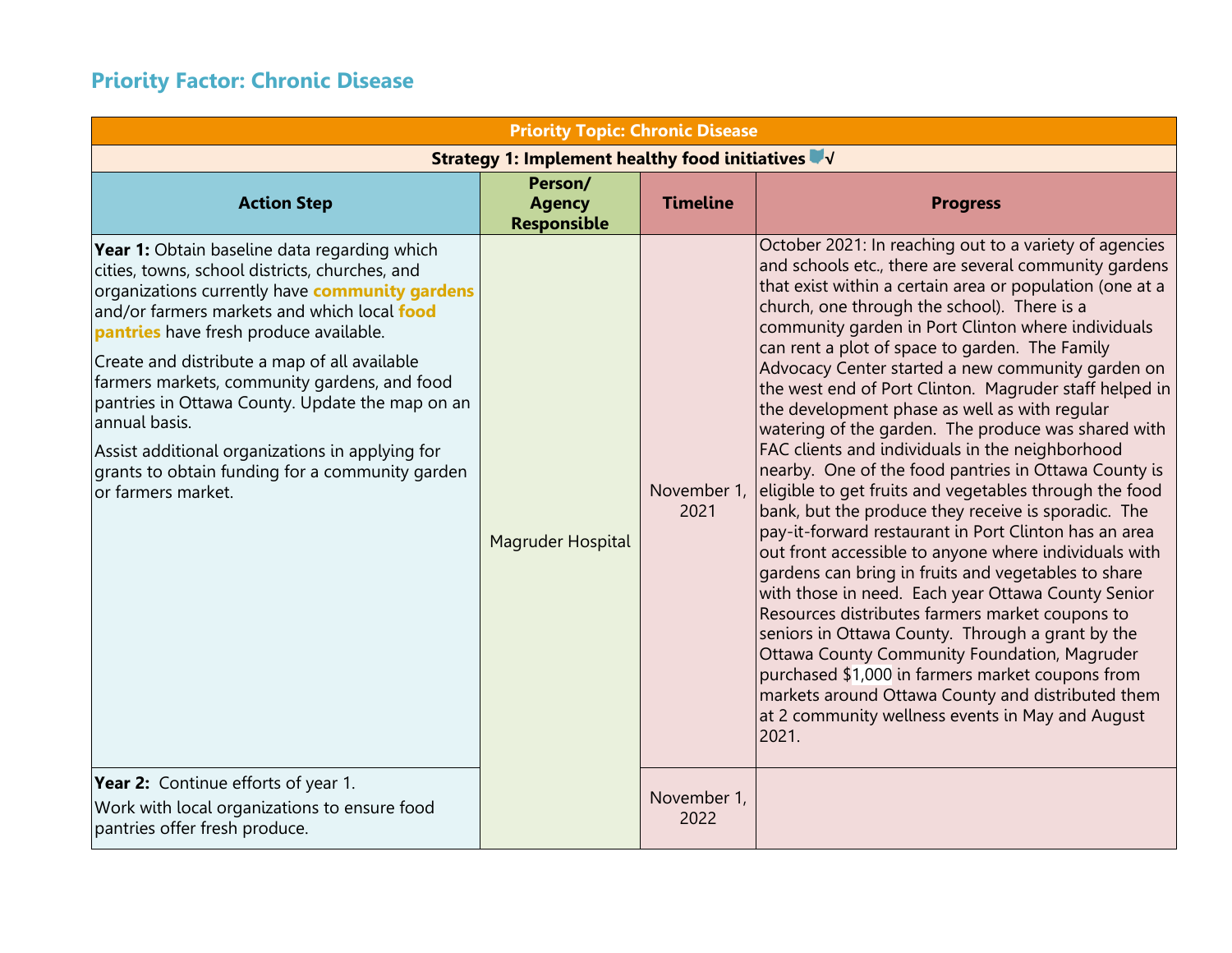| Continue to research and provide education<br>regarding the use of <b>SNAP/EBT</b> (Electronic<br><b>Benefit Transfer) at farmers' markets.</b> |  |                     |  |
|-------------------------------------------------------------------------------------------------------------------------------------------------|--|---------------------|--|
| <b>Year 3:</b> Continue efforts of years 1 and 2.                                                                                               |  | November 1,<br>2023 |  |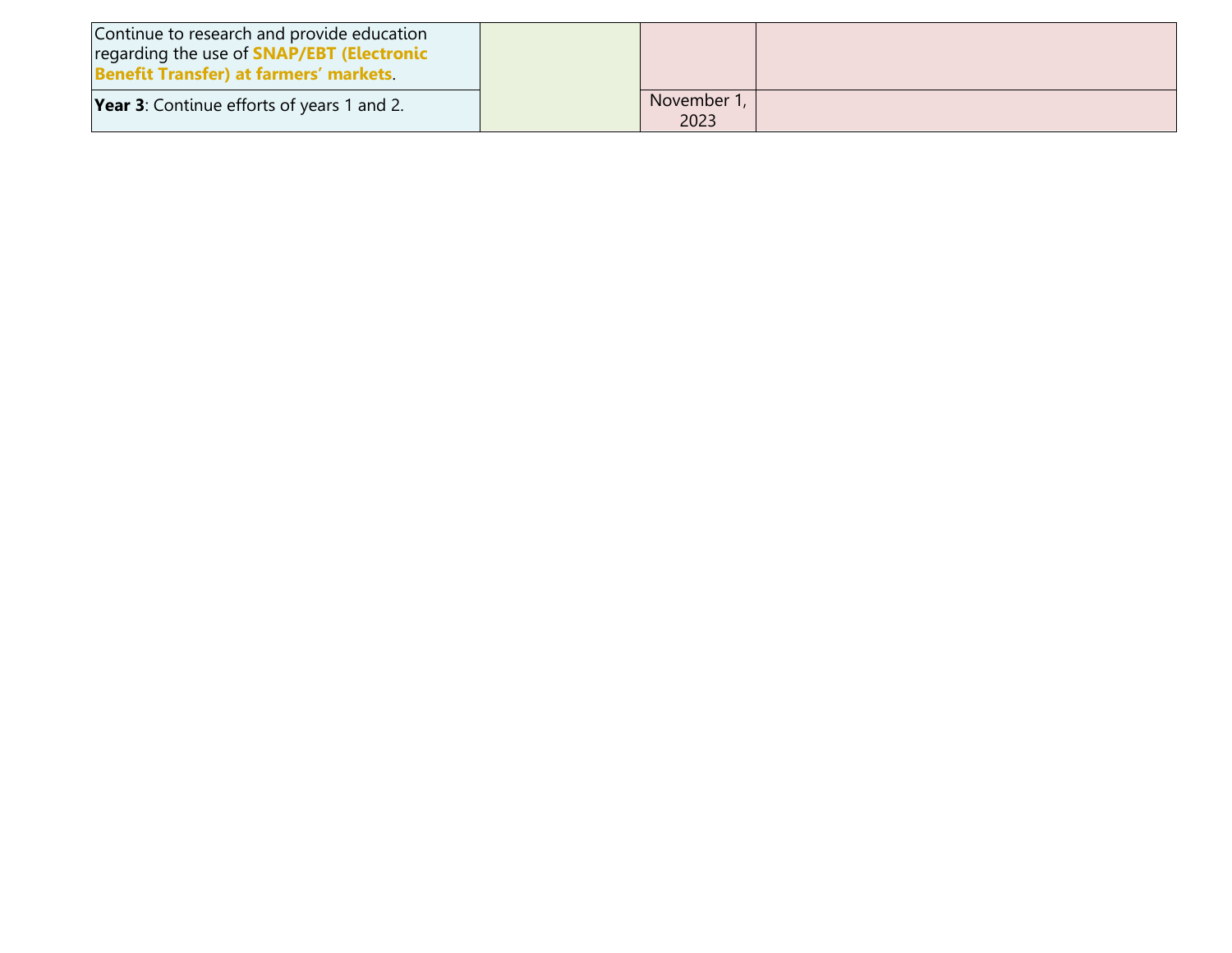| <b>Priority Topic: Chronic Disease</b>                                                                                                                                                                                                                                                                                                                         |                                                |                     |                                                                                                                                                                                                                                                                                                                                                                                                                                                          |  |
|----------------------------------------------------------------------------------------------------------------------------------------------------------------------------------------------------------------------------------------------------------------------------------------------------------------------------------------------------------------|------------------------------------------------|---------------------|----------------------------------------------------------------------------------------------------------------------------------------------------------------------------------------------------------------------------------------------------------------------------------------------------------------------------------------------------------------------------------------------------------------------------------------------------------|--|
| Strategy 2: Increase prediabetes screening and referral for treatment                                                                                                                                                                                                                                                                                          |                                                |                     |                                                                                                                                                                                                                                                                                                                                                                                                                                                          |  |
| <b>Action Step</b>                                                                                                                                                                                                                                                                                                                                             | Person/<br><b>Agency</b><br><b>Responsible</b> | <b>Timeline</b>     | <b>Progress</b>                                                                                                                                                                                                                                                                                                                                                                                                                                          |  |
| <b>Year 1:</b> Complete provider training and education<br>to raise awareness of prediabetes screening,<br>identification and referral to appropriate<br>programing (i.e., Diabetes Program [DPP]) through<br>dissemination of evidence based prediabetes<br>screening using risk assessment tool (CDC or ADA)                                                 |                                                | November 1,<br>2021 | October 2021: The Magruder Nutrition Department<br>has met with providers over the last year and a half to<br>share pre-diabetes screening tools and to discuss the<br>need for patient education to stop the progression to<br>Type 2 Diabetes. They are also completing the steps<br>necessary to become a National Diabetes Prevention<br>Program provider. They are piloting the program with<br>a small group of individuals who have completed the |  |
| Obtain baseline data of Magruder employees and<br>MMG patients to determine eligibility for the<br>program to trial CDC DPP.<br>Begin enrollment of pilot program.                                                                                                                                                                                             |                                                |                     | Pre-Diabetes Screening tool. This program helps<br>those at risk for Type 2 Diabetes to participate in<br>evidence-based lifestyle change programs to reduce<br>their risk of Type 2 Diabetes.                                                                                                                                                                                                                                                           |  |
| Year 2: Continue efforts of year 1.                                                                                                                                                                                                                                                                                                                            |                                                |                     |                                                                                                                                                                                                                                                                                                                                                                                                                                                          |  |
| Promote DPP (once lifestyle coaching training<br>completed) in the community.                                                                                                                                                                                                                                                                                  |                                                |                     |                                                                                                                                                                                                                                                                                                                                                                                                                                                          |  |
| Determine feasibility of virtual options for DPP<br>sessions for community participants.                                                                                                                                                                                                                                                                       | Magruder Hospital                              | November 1,<br>2022 |                                                                                                                                                                                                                                                                                                                                                                                                                                                          |  |
| Monitor Hospital DPP participants for 5% weight<br>loss, 150 minutes physical activity weekly - via<br>lifestyle interventions including healthy food<br>choices and physical activity.                                                                                                                                                                        |                                                |                     |                                                                                                                                                                                                                                                                                                                                                                                                                                                          |  |
| <b>Year 3:</b> Continue efforts of years 1 and 2.                                                                                                                                                                                                                                                                                                              |                                                |                     |                                                                                                                                                                                                                                                                                                                                                                                                                                                          |  |
| Begin conducting DPP for community members.                                                                                                                                                                                                                                                                                                                    |                                                |                     |                                                                                                                                                                                                                                                                                                                                                                                                                                                          |  |
| Measure post-program efficacy with a goal of 5-<br>7% weight loss from baseline, 150 minutes per<br>week of physical activity for program participants;<br>at end of program using continual tracking of data<br>required by CDC to show maintenance with<br>lifestyle interventions, i.e., healthy food, increased<br>physical activity and behavior changes. |                                                | November 1,<br>2023 |                                                                                                                                                                                                                                                                                                                                                                                                                                                          |  |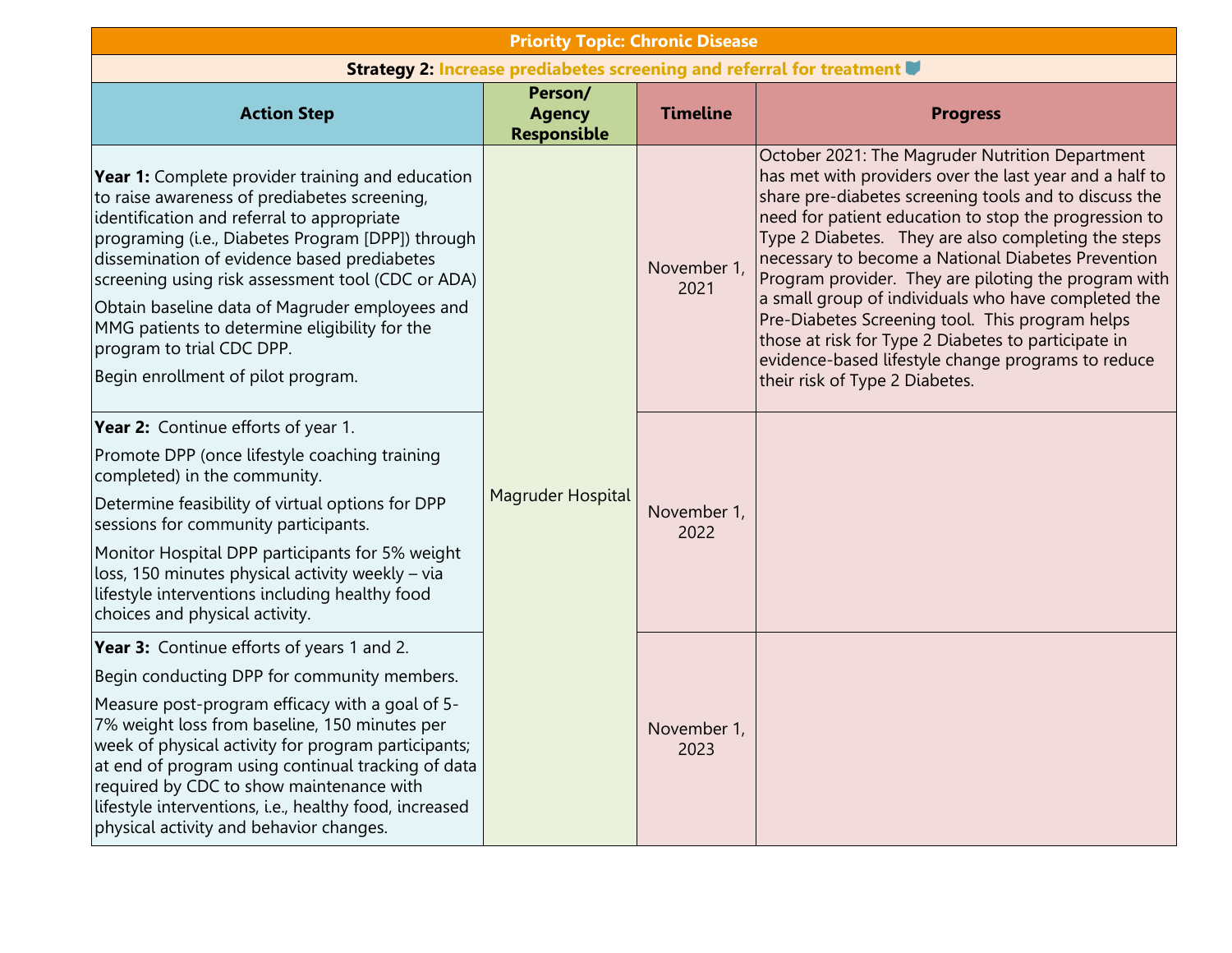| <b>Priority Topic: Chronic Disease</b>                                                                                                                                                                                                                                                                                                                                                                                                                                                                           |                                                  |                     |                                                                                                                                                                                                                                                                                                                                                                                                                                                                                                                                                                                                                                                                                                                                                                                                                                                                                                                                                                                                                                                                                |
|------------------------------------------------------------------------------------------------------------------------------------------------------------------------------------------------------------------------------------------------------------------------------------------------------------------------------------------------------------------------------------------------------------------------------------------------------------------------------------------------------------------|--------------------------------------------------|---------------------|--------------------------------------------------------------------------------------------------------------------------------------------------------------------------------------------------------------------------------------------------------------------------------------------------------------------------------------------------------------------------------------------------------------------------------------------------------------------------------------------------------------------------------------------------------------------------------------------------------------------------------------------------------------------------------------------------------------------------------------------------------------------------------------------------------------------------------------------------------------------------------------------------------------------------------------------------------------------------------------------------------------------------------------------------------------------------------|
|                                                                                                                                                                                                                                                                                                                                                                                                                                                                                                                  | Strategy 3: Hypertension screening and follow up |                     |                                                                                                                                                                                                                                                                                                                                                                                                                                                                                                                                                                                                                                                                                                                                                                                                                                                                                                                                                                                                                                                                                |
| <b>Action Step</b>                                                                                                                                                                                                                                                                                                                                                                                                                                                                                               | Person/<br><b>Agency</b><br><b>Responsible</b>   | <b>Timeline</b>     | <b>Progress</b>                                                                                                                                                                                                                                                                                                                                                                                                                                                                                                                                                                                                                                                                                                                                                                                                                                                                                                                                                                                                                                                                |
| Year 1: Administer hypertension screening at<br>hospital and community health events and at<br>MMG physician offices. Promote and market<br>free/reduced cost screening events within the<br>county (health fairs, hospital screening events etc.)<br>Develop a campaign to encourage screening<br>participants and MMG patients to Know Your<br>Numbers (blood pressure, cholesterol, etc.) and<br>the signs and symptoms of heart disease.<br>Educate local providers about the Know Your<br>Numbers campaign. | Magruder Hospital                                | November 1,<br>2021 | October 2021: In April of 2021, Magruder re-started<br>our monthly lab screening that had been suspended<br>when COVID began. Each month 40+ individuals have<br>their blood pressure and lab work checked (fasting<br>blood sugar, lipid profile etc.). At the same time we<br>began trialing a Know Your Numbers program where<br>participants are asked if they would like to talk to a<br>nurse about their results. Between 54% and 87% of<br>those who said they wanted to talk with the nurse<br>about their numbers did participate in those<br>conversations with the nurse. However, on average,<br>only one person per month is interested in additional<br>follow up with a nurse about their numbers and<br>overall health. The nurse has noted that most<br>individuals who have the lab work done have a<br>primary care provider. We would like to expand the<br>lab screening and Know Your Numbers program to<br>those in the community who may not have insurance<br>and/or a primary care provider (seasonal employees,<br>small business employees etc.). |
| Year 2: Continue efforts of year 1.<br>Increase the number of participants in the Know<br>Your Numbers campaign by 25% from year 1.<br>Increase the number of supplemental offerings to<br>participants (lab, pharmacy, diabetes prevention,<br>find a physician, etc.).                                                                                                                                                                                                                                         |                                                  | November 1,<br>2022 |                                                                                                                                                                                                                                                                                                                                                                                                                                                                                                                                                                                                                                                                                                                                                                                                                                                                                                                                                                                                                                                                                |
| Year 3: Continue efforts from years 1 and 2.<br>Increase the number of participants in the Know<br>Your Numbers campaign by 50% from year 1.                                                                                                                                                                                                                                                                                                                                                                     |                                                  | November 1,<br>2023 |                                                                                                                                                                                                                                                                                                                                                                                                                                                                                                                                                                                                                                                                                                                                                                                                                                                                                                                                                                                                                                                                                |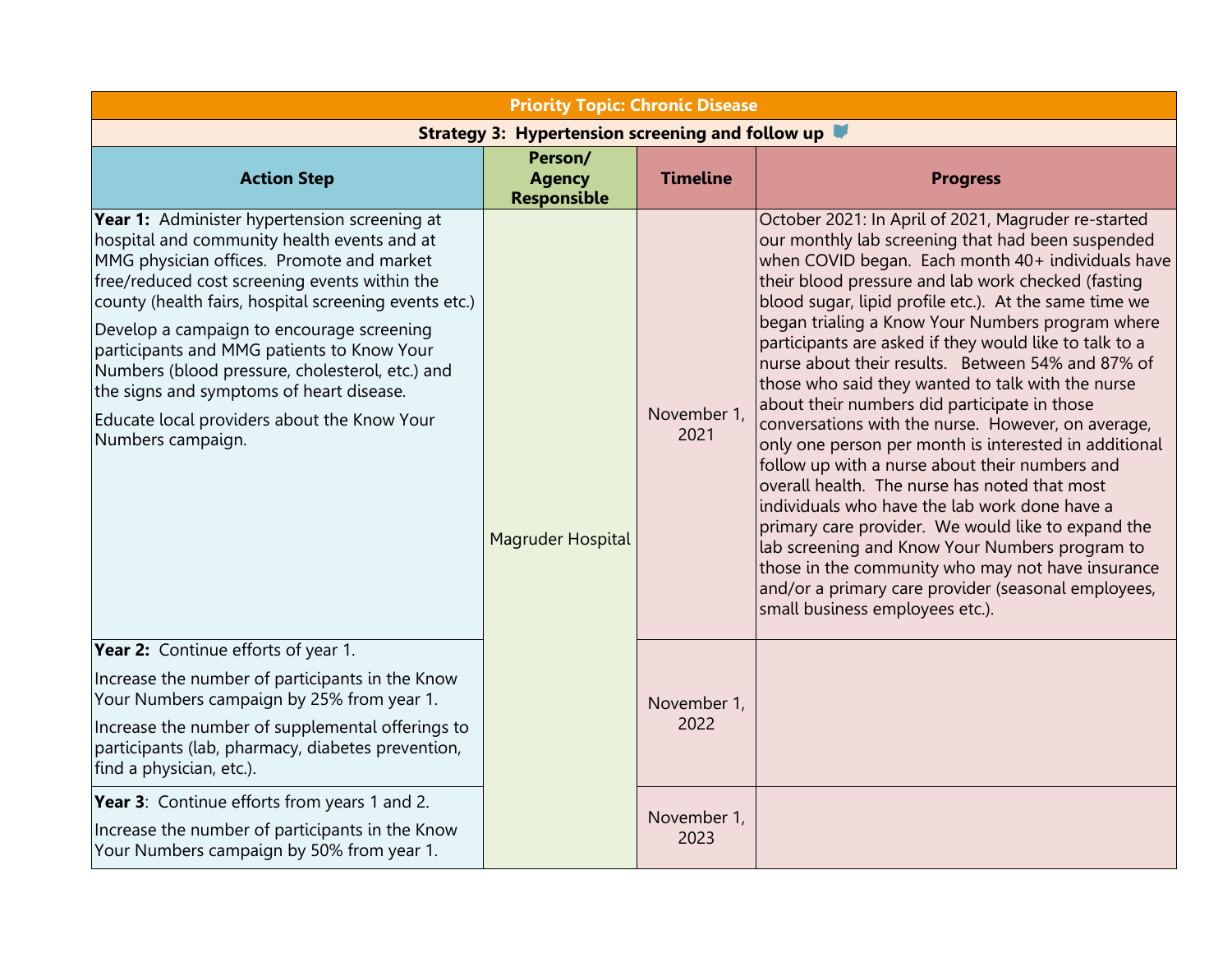| <b>Priority Topic: Chronic Disease</b>                                                                                                                                                                                                                                                                                                                                                     |                                                |                     |                                                                                                                                                                                                                                                                                                                                                                                                                                                                                                                                                                                                                                                        |  |
|--------------------------------------------------------------------------------------------------------------------------------------------------------------------------------------------------------------------------------------------------------------------------------------------------------------------------------------------------------------------------------------------|------------------------------------------------|---------------------|--------------------------------------------------------------------------------------------------------------------------------------------------------------------------------------------------------------------------------------------------------------------------------------------------------------------------------------------------------------------------------------------------------------------------------------------------------------------------------------------------------------------------------------------------------------------------------------------------------------------------------------------------------|--|
| <b>Strategy 4: Community-wide wellness campaign</b>                                                                                                                                                                                                                                                                                                                                        |                                                |                     |                                                                                                                                                                                                                                                                                                                                                                                                                                                                                                                                                                                                                                                        |  |
| <b>Action Step</b>                                                                                                                                                                                                                                                                                                                                                                         | Person/<br><b>Agency</b><br><b>Responsible</b> | <b>Timeline</b>     | <b>Progress</b>                                                                                                                                                                                                                                                                                                                                                                                                                                                                                                                                                                                                                                        |  |
| <b>Year 1:</b> Collaborate with local organizations, for<br>example, OSU Extension, to create a community-<br>wide wellness campaign.<br>Establish a campaign and identify strategies to<br>implement unified wellness initiatives and<br>messaging within the county (ex: nutrition, self-<br>care, physical activity, etc.).<br>Determine campaign goals, objectives, and<br>strategies. | Magruder Hospital                              | November 1,<br>2021 | October 2021: The Ohio State University Extension<br>offers a free wellness challenge two times a year to<br>anyone in Ottawa County. The challenges include<br>simple steps individuals can take to help improve their<br>physical fitness, healthy eating and stress<br>management. The wellness challenge usually involves<br>a simple pre- and post-test to determine any gain in<br>knowledge and implementation of new healthy<br>habits. We do not have access to the numbers and<br>data at this time, but believe this challenge serves the<br>community well and we would be happy to help<br>expand the reach of the program in the future. |  |
| Year 2: Continue efforts from year 1.<br>Implement campaign. Participants will increase<br>physical activity or fruit/vegetable intake by 25%<br>at end of campaign.                                                                                                                                                                                                                       |                                                | November 1,<br>2022 |                                                                                                                                                                                                                                                                                                                                                                                                                                                                                                                                                                                                                                                        |  |
| Year 3: Continue efforts from years 1 and 2.<br>Review campaign goals, objectives, and strategies.                                                                                                                                                                                                                                                                                         |                                                | November 1,<br>2023 |                                                                                                                                                                                                                                                                                                                                                                                                                                                                                                                                                                                                                                                        |  |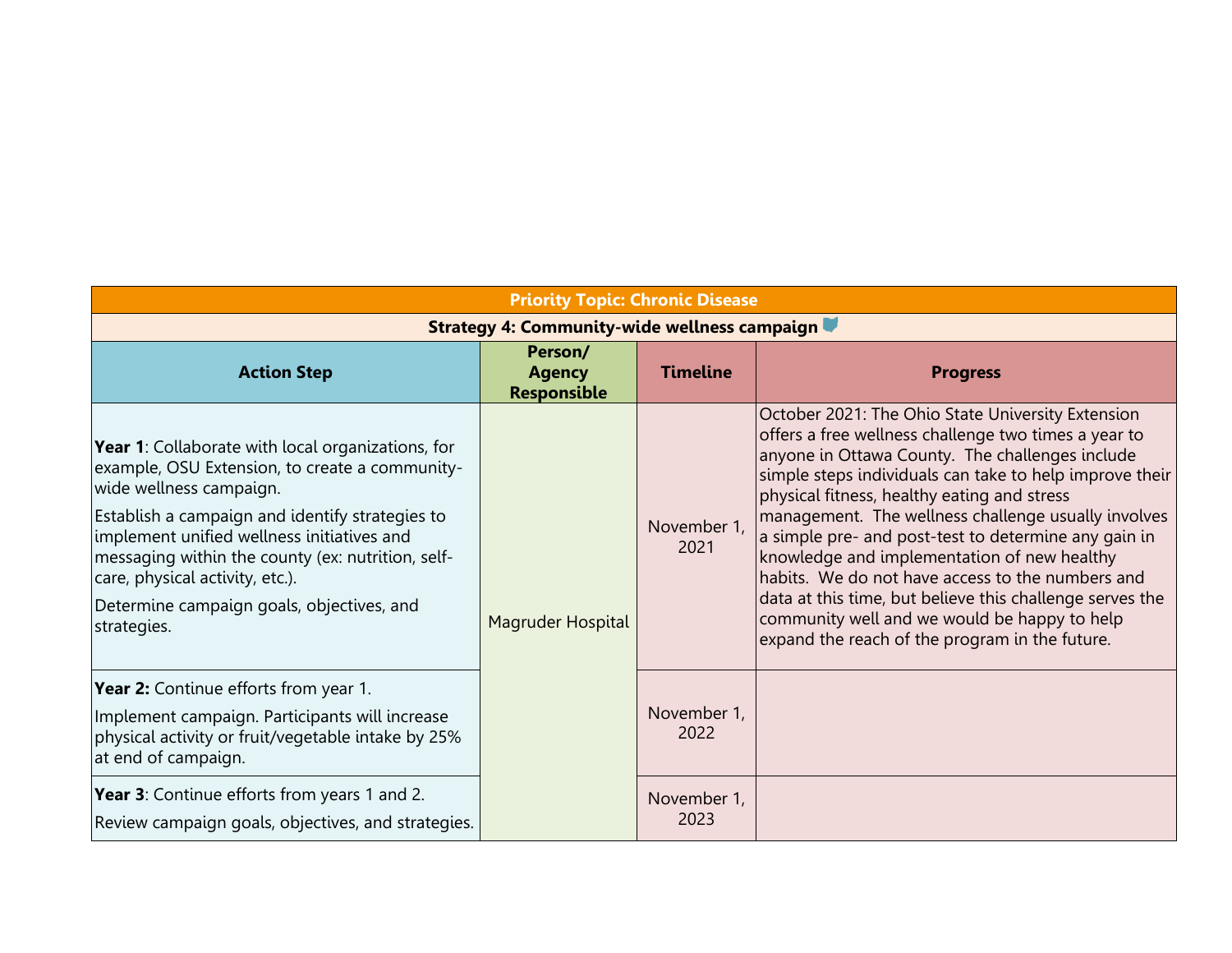| Increase number of participants by 25%.<br>Participants will increase physical activity or |  |  |
|--------------------------------------------------------------------------------------------|--|--|
| fruit/vegetable intake by 25% at end of campaign.                                          |  |  |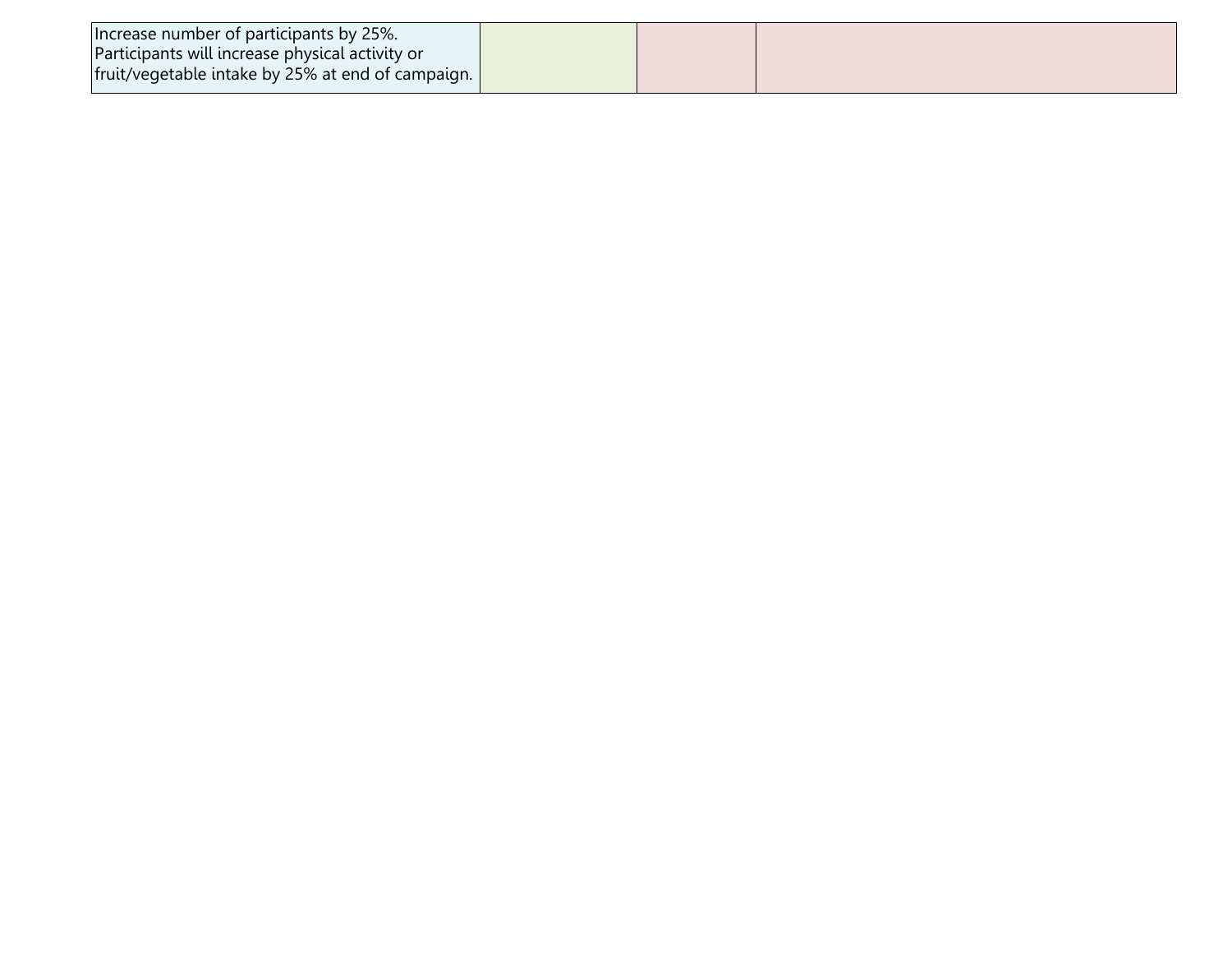#### **Priority Factor: Access to Care**

| <b>Priority Factor: Access to Care</b>                                                                                                                                                                                                                                                                                                                                                                                                                      |                                                                |                     |                                                                                                                                                                                                                                                                                                                                                                                                                                                                                                                                                                                                                                                                                                                                                                                                                                                                                                                                                                                                                                                                                                                                                                                                                                                                                                                                                                                                                                                                                                             |
|-------------------------------------------------------------------------------------------------------------------------------------------------------------------------------------------------------------------------------------------------------------------------------------------------------------------------------------------------------------------------------------------------------------------------------------------------------------|----------------------------------------------------------------|---------------------|-------------------------------------------------------------------------------------------------------------------------------------------------------------------------------------------------------------------------------------------------------------------------------------------------------------------------------------------------------------------------------------------------------------------------------------------------------------------------------------------------------------------------------------------------------------------------------------------------------------------------------------------------------------------------------------------------------------------------------------------------------------------------------------------------------------------------------------------------------------------------------------------------------------------------------------------------------------------------------------------------------------------------------------------------------------------------------------------------------------------------------------------------------------------------------------------------------------------------------------------------------------------------------------------------------------------------------------------------------------------------------------------------------------------------------------------------------------------------------------------------------------|
|                                                                                                                                                                                                                                                                                                                                                                                                                                                             | Strategy 1: Health insurance enrollment outreach and support V |                     |                                                                                                                                                                                                                                                                                                                                                                                                                                                                                                                                                                                                                                                                                                                                                                                                                                                                                                                                                                                                                                                                                                                                                                                                                                                                                                                                                                                                                                                                                                             |
| <b>Action Step</b>                                                                                                                                                                                                                                                                                                                                                                                                                                          | Person/<br><b>Agency</b><br><b>Responsible</b>                 | <b>Timeline</b>     | <b>Progress</b>                                                                                                                                                                                                                                                                                                                                                                                                                                                                                                                                                                                                                                                                                                                                                                                                                                                                                                                                                                                                                                                                                                                                                                                                                                                                                                                                                                                                                                                                                             |
| Year 1: Research resources available to assist<br>consumers navigate the Health Insurance<br>Marketplace and enroll uninsured residents.<br>Determine outreach methods (i.e., social media<br>campaigns, school-based efforts, community<br>events, health care settings, etc.).<br>Develop educational materials targeting those<br>most likely to be uninsured. Include information<br>regarding what is included in plans and the value<br>of insurance. | Magruder Hospital                                              | November 1,<br>2021 | October 2021: At one point there was a Navigator that<br>served Ottawa County residents in helping to navigate<br>Marketplace and Medicaid education and enrollment,<br>but there has not been one for a couple of years. In<br>August 2021, the Toledo/Lucas County Care Net<br>posted that they are looking for someone to fill that<br>position again and they have recently hired<br>someone. We will help share that information once<br>the person has completed training.<br>In the summer of 2021 we reached out to the vast<br>majority of insurance companies in Ottawa County to<br>see who offered Medicare Supplement and Advantage<br>Plans as well as Marketplace plans. In August 2021 we<br>met with the insurance agents who offer healthcare<br>insurance to collaborate on how best to educate and<br>help community members navigate healthcare<br>insurance and pick plans that meet their needs. There<br>is one agent who helps community members navigate<br>marketplace insurance and several others who help<br>with Medicare open enrollment. For over 5 years,<br>Magruder has had OSHIIP volunteers to help<br>community members during open enrollment and<br>when they are new to Medicare. They also provide<br>education in the community to help people<br>understand the basics of insurance. Magruder also<br>has a staff person who is able to help individuals find<br>a Magruder provider and can help make sure they find<br>a provider who takes their insurance. |
| Year 2: Continue efforts from year 1.                                                                                                                                                                                                                                                                                                                                                                                                                       |                                                                | November 1,<br>2022 |                                                                                                                                                                                                                                                                                                                                                                                                                                                                                                                                                                                                                                                                                                                                                                                                                                                                                                                                                                                                                                                                                                                                                                                                                                                                                                                                                                                                                                                                                                             |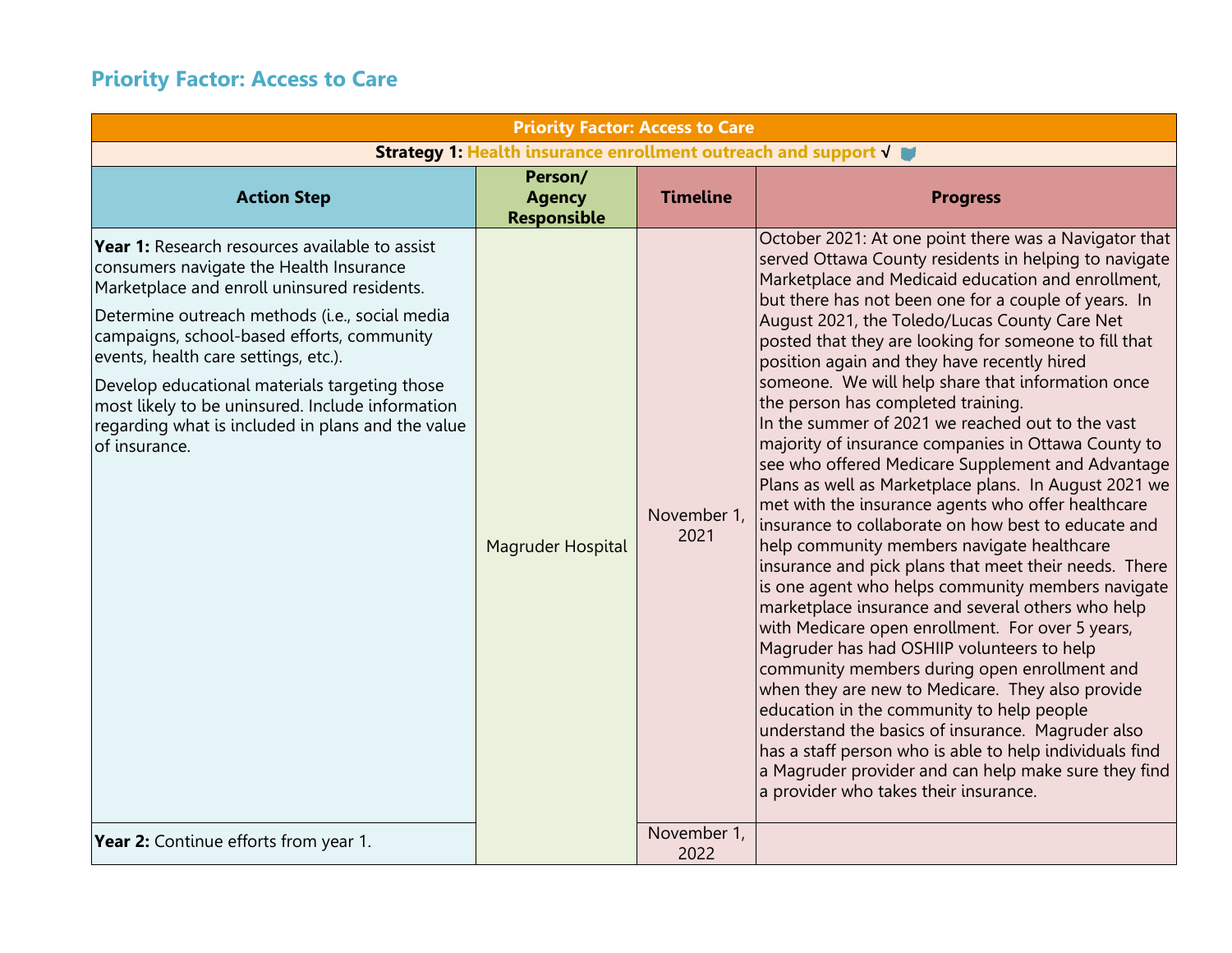| <b>Year 3:</b> Continue efforts from years 1 and 2. | November 1,<br>2023 |  |
|-----------------------------------------------------|---------------------|--|
|-----------------------------------------------------|---------------------|--|